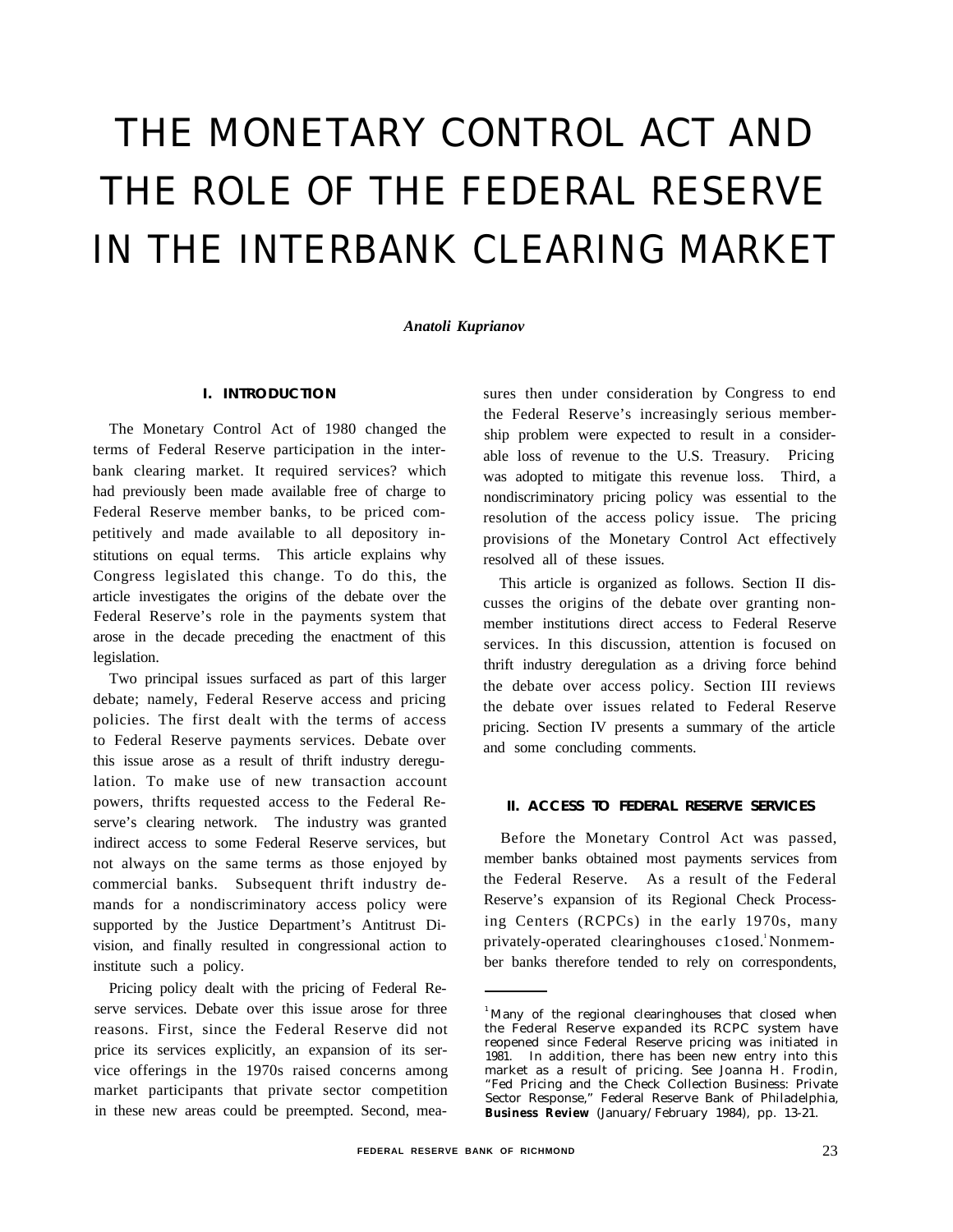most of which were members of the Federal Reserve, to clear checks and for other payments services. These correspondents were permitted to "pass through" their respondents' checks to the Fed and also to resell other services such as the wire transfer of funds over Fedwire, the Federal Reserve's electronic funds transfer network. In this way, nonmember banks were able to gain indirect access to Federal Reserve services.

When thrift institutions first began to offer limited third-party payments services, they needed access to a clearing network. A newly organized automated clearinghouse (ACH) system, designed to handle the electronic transfer of recurring payments from transactions deposits held with banks, appeared to be ideally suited to the limited powers initially granted to thrifts. Access to this system was controlled by the commercial banking industry, however, and bankers demanded regulatory reform that would eliminate much of the special treatment enjoyed by thrifts as the price of direct access. Thus, the question of access was linked to the broader issues dealing with the regulatory reform of the financial services industry. To complicate matters further, the Federal Reserve had assumed a major role in the operation of the ACH network. This operational role subsequently involved it in the ensuing debate over access policy.

Thrift industry deregulation and regulatory reform of the financial services industry constituted key issues in the debate over ACH access policy. Their importance necessitates a brief review of these issues. This is followed by a detailed review of the debate over thrift industry access to the ACH network. The response of the commercial banking industry and the Federal Reserve to these events is examined. Finally, the role of the Justice Department in resolving the debate over access policy is explained.

# **Deregulation and the Entry of Thrift Institutions into the Payments System**

The U. S. financial regulatory structure that emerged from the Great Depression was designed to prevent a recurrence of the financial chaos experienced in that episode. The prevailing view then was that excessive competition among financial institutions contributed to instability in financial markets.

Accordingly, the resulting laws and regulations were intentionally designed to limit competition. Restrictions on interest rates paid to depositors acted to limit competition among all financial institutions, while other rules limited the range of activities permitted for financial institutions. These rules placed each institution into a distinct category (for example, thrift institutions or commercial banks), and then restricted the activities permitted for firms in each category.

Within this scheme, making commercial loans and accepting demand deposits were activities relegated to commercial banks and prohibited to federally insured thrifts. The latter were to specialize in gathering consumer time deposits and extending mortgage loans. To help them attract such deposits, Regulation Q gave thrifts a slight competitive advantage in the form of somewhat higher interest rate ceilings than those imposed on commercial banks.

Until the late 1960s, this regulatory structure appeared to work more or less as its architects had intended. Most thrifts were able to operate profitably by borrowing money at relatively low, short-term interest rates while acquiring mortgage loans which paid higher, long-term rates. Because of interest rate regulation, the increased fluctuations in interest rates that began in the late 1960s resulted in severe disintermediation in the thrift industry. This disintermediation created funding problems for the industry as a whole. As a result, many thrifts became interested in diversifying their operations into new areas with the hope of restoring profitability.

Congress did not begin to deal with these issues comprehensively until the passage of the Depository Institutions Deregulation and Monetary Control Act of 1980 (DIDMCA) and the Garn-St.Germain Act of 1982. However, the events of the decade preceding the enactment of these measures conspired to bring about a process of piecemeal deregulation driven by underlying market forces.<sup>2</sup>To help its members attract deposits and thereby mitigate the

<sup>&</sup>lt;sup>2</sup> Detailed accounts of the events of this period and the debate that accompanied the financial industry deregulation are available in Thomas F. Huertas, "The Regulation of Financial Institutions: A Historical Perspective on Current Issues," in George J. Benston, ed., **Financial Services: The Changing Institutions and Government Policy** (Prentice-Hall, 1983), chap. 1, and also in Almarin Phillips and Donald P. Jacobs, "Reflections on the Hunt Commission," ibid., chap. 9.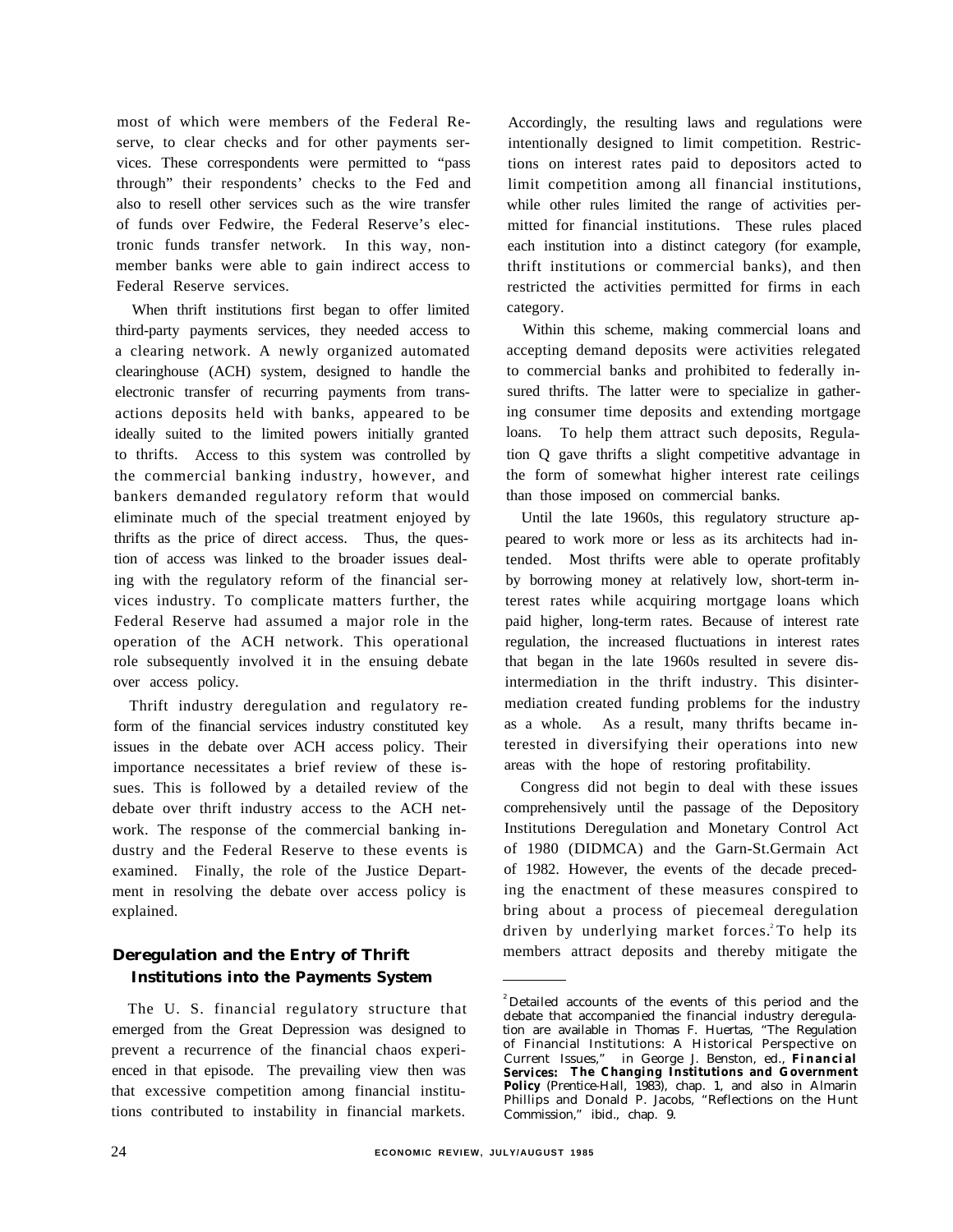effects of disintermediation, the Federal Home Loan Bank Board (FHLBB) authorized federallychartered savings and loans to permit preauthorized, nonnegotiable third-party transfers from consumers' savings accounts for household-related expenses in 1970. These rules were further liberalized in 1975 to permit such transfers for any purpose.

The New England states acted more aggressively to help their state-chartered thrifts attract deposits. In 1972, state-chartered mutual savings banks in Massachusetts and New Hampshire were permitted to begin offering NOW accounts. These deposits were, for all practical purposes, interest-bearing checking accounts. In response, Congress granted all depository institutions in these two states similar authority in 1974. This authority was later extended to depository institutions in all the New England states in 1976.<sup>3</sup> Thrifts and other financial institutions nationwide were not permitted to offer interestbearing checkable deposits until 1980, when the DIDMCA was passed.

To make use of these new powers, thrifts needed increased access to the nation's payments system. In New England, the Federal Reserve agreed to process and clear NOW account drafts for thrifts on terms similar to those extended to nonmember commercial banks. On a national level, the thrift industry became interested in acquiring access to the newly developing system of automated clearinghouses. The eventual resolution of this issue provides an interesting case study in antitrust law. Understanding the issues that were debated, however, requires some knowledge of the unique aspects of the automated clearinghouse system's organizational structure.

# **The Organization of Automated Clearinghouses**

An automated clearinghouse, or ACH, is a computerized facility that performs basically the same functions as an ordinary clearinghouse. Rather than processing and sorting paper checks, however, an automated clearinghouse processes payments information stored on magnetic tapes and transmitted over a telecommunications network.

Automated clearinghouses in the United States were developed through the cooperative efforts of commercial banks and the Federal Reserve System. These efforts began in 1968, when the Special Committee on Paperless Entries (SCOPE) was created by a group of California banks to study alternative means of reducing the volume of paper checks processed by banks. That same year the American Bankers Association (ABA) created the Monetary and Payments System (MAPS) Planning Committee, which subsequently recommended the formation of a national system of automated clearinghouses.

With some assistance from the Federal Reserve, SCOPE completed the development of a computer software package and a set of operating rules in 1972. The California Automated Clearinghouse Association (CACHA) was formed that same year and was the first automated clearinghouse in the United States. In response to a formal request from CACHA, the Federal Reserve Bank of San Francisco agreed to provide the necessary clearing and settlement facilities and assumed responsibility for operating the automated clearinghouse. These services were made available at no explicit charge to all banks that were members of CACHA.

Over the next several years, the number of regional ACHs grew rapidly. In virtually every case, Federal Reserve Banks assumed responsibility for operating these facilities. The first privately operated ACH was not formed until December 1975, when the New York ACH (NYACH) began operation. Today there are over 30 separate ACH associations in operation in the United States; most continue to be operated by the Federal Reserve.<sup>4</sup>The regional automated clearinghouses are linked together by a nationwide telecommunications network, also operated by the Federal Reserve.<sup>5</sup>

<sup>&</sup>lt;sup>3</sup> Alfred Broaddus, "Automatic Transfers from Savings to Checking: Perspective and Prospects." Federal Reserve Bank-of Richmond, **Economic Review** 64 (Novem-ber/December 1978) : 3-13, contains a detailed chronology of innovations in third-party payment services during this period.

<sup>&</sup>lt;sup>4</sup> Norman Penny and Donald I. Baker, **The Law of Electronic Funds Transfer,** (Boston: Warren, Gorham, and Lamont, Inc., 1980). Chapter 3 contains a history of the development of automated clearinghouses in the United States.

<sup>&</sup>lt;sup>5</sup>This nationwide ACH network was completed in 1978. As with the regional automated clearinghouses, the nationwide network was organized through the joint efforts of the banking industry and the Federal Reserve. Further details may be found in Board of Governors of the Federal Reserve System, "Nationwide EFT Network," **Federal Reserve Bulletin** 64 (October 1978): 823-24.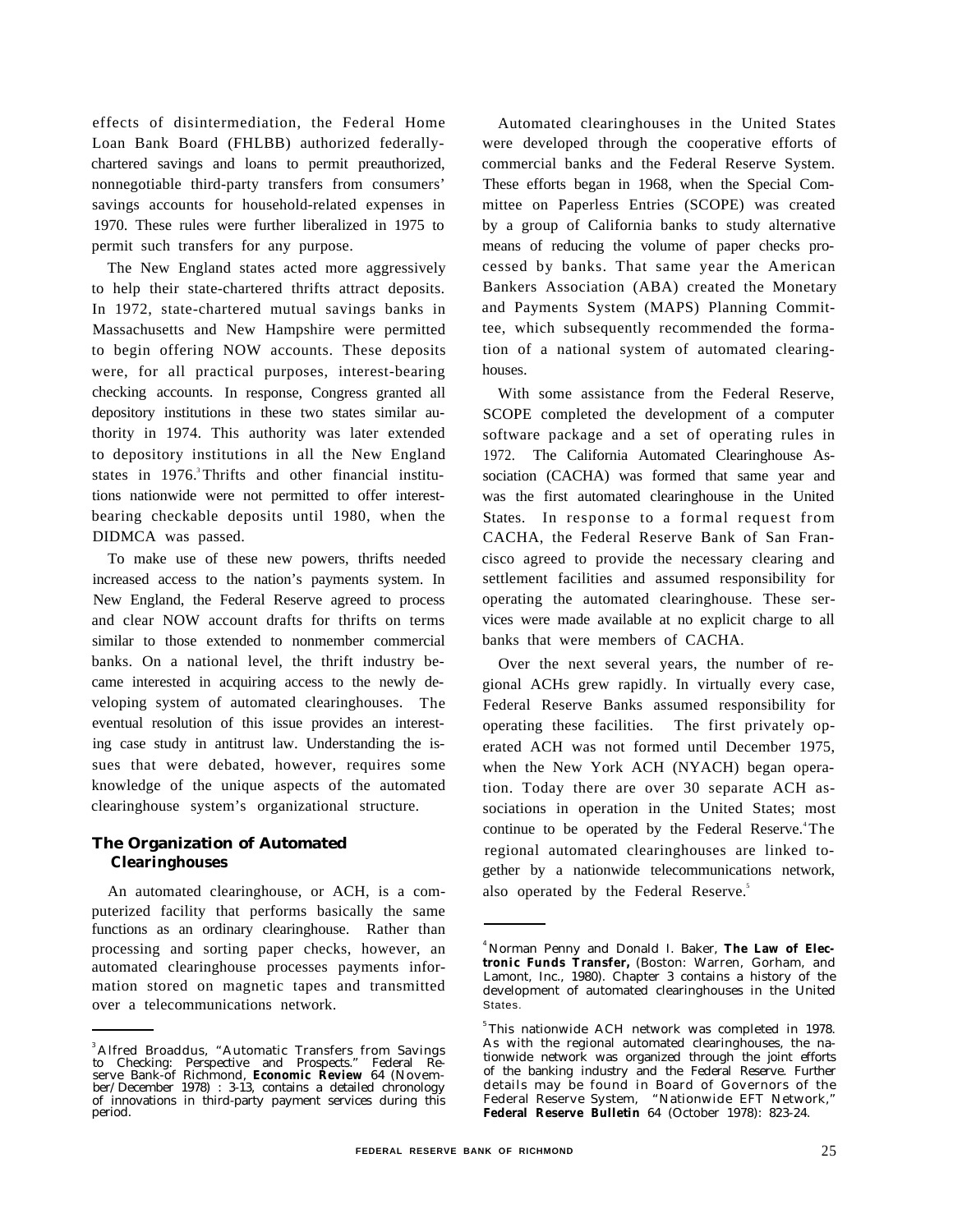Although Federal Reserve Banks assumed responsibility for managing the routine operations of most of the newly organized automated clearinghouses, the ACH associations themselves were governed by rules adopted by their member institutions. Association rules not only governed routine operations, but also dealt with the more fundamental questions concerning organizational structure such as the terms of membership and conditions imposed on access to services. These rules permitted all commercial banks (including banks that were not members of the Federal Reserve System) access on equal terms. Banks that were not members of the Federal Reserve System were required to maintain accounts with member banks for purposes of settlement, however, since nonmember institutions did not keep reserves with Reserve Banks.

When the development of an electronic alternative to the existing system of clearing paper checks was initiated in 1968, the question of whether thrifts should participate in such a system was not an issue since most thrifts could not then offer deposits with third-party payment powers. This had changed by the time CACHA began to operate in 1972, however, because of the FHLBB's 1970 rule and the advent of NOW accounts in New England.

The California Savings and Loan League approached CACHA in the summer of 1972 to inquire about the possibility of participation in the newly formed ACH. Subsequently, several savings and loan associations applied for membership in CACHA. At first, thrifts expressed an interest only in receiving ACH credits (such as automatic payroll deposits) and debits originated by others. After some negotiation, CACHA offered to permit thrifts to establish "pass-through" accounts with banks that were members of the ACH. Membership in the ACH on the same terms as commercial banks, however, was denied. This meant that thrifts wishing to originate ACH transactions were required to deal with a correspondent bank, which would initiate transactions on their behalf. This proposal was consistent with the ABA's recommended access policy.

#### **Banking Industry Policy on ACH Access**

The ABA's proposed policy on ACH access for thrifts was similar to the "pass-through" policy adopted by the Federal Reserve in response to earlier

requests for access to its check-clearing system by New England thrifts. In the latter case, thrifts were permitted to establish pass-through clearing accounts (amounting to three percent of their NOW account deposits) with a Federal Reserve member bank, which would then clear checks and NOW account drafts through the Federal Reserve Bank of Boston on their behalf. This policy gave New England thrifts access to check-clearing services on the same terms as those extended to nonmember banks.<sup>6</sup>

In contrast, the ABA's policy treated all commercial banks alike, while imposing different conditions on thrifts. In retrospect, this difference in the two policies was a crucial one. Apparently thrifts were willing to accept a pass-through access policy when that same policy was uniformly imposed on nonmember banks. In the case of automated clearinghouses, thrifts claimed that the banking industry's discriminatory access policy put them at a competitive disadvantage.

To the banking industry the issue of ACH access was intimately tied to the broader issues of thrift industry deregulation and, more generally, to regulatory reform of the financial services industry. The rationale for the existing regulatory structure, which treated thrifts more leniently in several important respects, was based on the premise that thrift institutions were not permitted to compete in certain traditional banking markets. Bankers viewed the thrift industry's attempts to gain direct access to ACH services as an attempt to circumvent the legal restrictions that prohibited thrifts from offering demand deposits. In addition, they argued that their industry had borne the cost of developing the ACH system, and that the thrift industry was attempting to gain a "free ride" as a result of these efforts.'

The ABA did not completely rule out equal access to the ACH system. However, it demanded equal regulatory treatment of thrifts, including the imposition of more stringent reserve requirements (such as those imposed on banks) and the abolition of the more favorable interest rate ceilings enjoyed by thrifts under Regulation Q, as the price of such access. Direct access to ACH facilities for thrifts

<sup>6</sup>See Penny and Baker, **The Law of Electronic Funds Transfer** at 19-7.

 $'$ Penny and Baker at 19-26.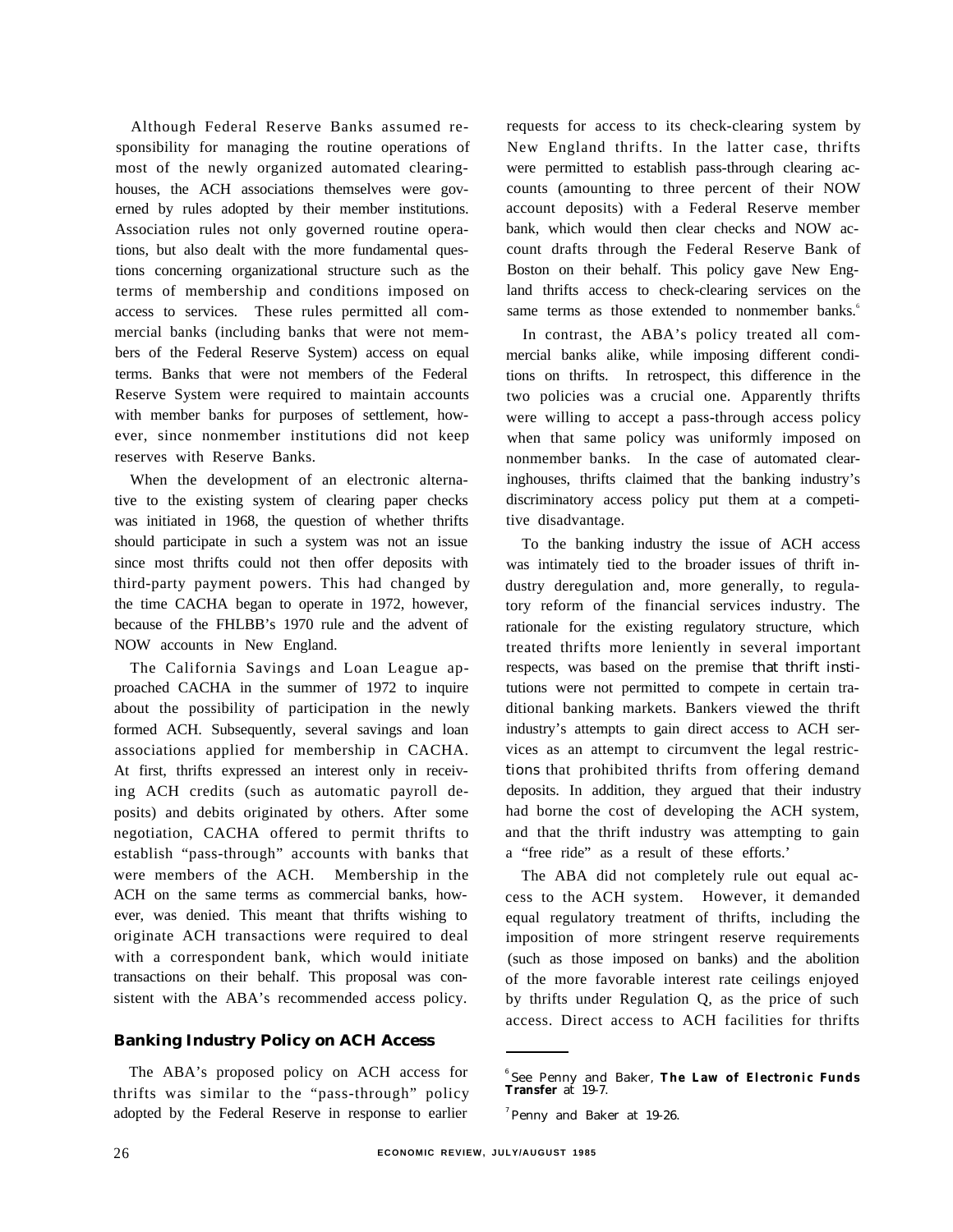(or any clearing facilities for that matter) was opposed ". . . unless authorized through legislative restructuring of the nation's financial system and equalization of regulatory and reserve obligations have been achieved."<sup>8</sup>

### **Federal Reserve Policy on ACH Access**

The Federal Reserve became involved in the debate over ACH access because of the major role it had assumed in the operation of that system. Thrifts, unable to secure access on the terms they desired from the ACH associations, appealed to both the Federal Reserve and Congress to grant them direct access to these systems. Initially the Federal Reserve supported the banking industry's proposed access policy, citing essentially the same concerns as those expressed by the bankers. Congress took no formal action during the early stages of the debate, but appeared to agree with the Federal Reserve's position.

Like the banking industry, the Federal Reserve viewed ACH transactions as a substitute for paper checks. By law, banks were prohibited from paying explicit interest on demand deposits. The Board expressed concern that permitting thrifts direct access to the ACH system, including the authority to directly originate ACH transactions, could undermine legal restrictions prohibiting the payment of interest on demand deposits. It therefore argued that only those institutions explicitly authorized by Congress to offer demand deposits should be permitted direct access to the ACH system. Representative Ferdinand St. Germain of the House Banking Committee appears to have shared this view.<sup>9</sup>

In 1973, commercial banks had not yet received authority to originate preauthorized, third-party payments from customers' savings accounts such as that granted earlier to federally-chartered savings and loans. This meant that customers of commercial

banks were required to originate ACH payments from non-interest-bearing checking accounts. A customer of a federally-chartered thrift, however, could originate such payments directly from a savings account. The ban on direct access did not prohibit thrifts from offering this service to their customers, but the banking industry apparently felt that permitting thrifts direct access under existing regulations would give them a greater competitive advantage in this area. The Federal Reserve Board, facing an acute membership problem and therefore aware of member banks' perceptions of unequal and unfair regulation, viewed thrifts' newly acquired third-party payments powers as a breach in existing regulations, and did not wish to ratify the existence of this "loophole" by helping the thrift industry gain direct access to ACH services. In the end, however, competitive pressures led to the extension of similar authority to commercial banks, while thrifts gained even greater powers."

As a long-run solution to the problem of thrift access, the Federal Reserve proposed reforms that would place thrifts on a more equal competitive footing with commercial banks. As part of these reforms, legislation that would permit thrifts to join the Federal Reserve System was proposed. Under this plan, thrifts that joined the Federal Reserve would be granted direct access to all the System's payments services. Thrifts that became members would also be required to bear all the costs of membership, however, such as meeting the same reserve requirements imposed on member banks. Until such legislation was enacted, the access policy proposed by the banking industry was viewed as an adequate short-term solution. The following statement by Governor George M. Mitchell of the Federal Reserve Board summarizes the Board's policy:

If Congress said, we want all the institutions to be part of the money system, then there wouldn't be any question about it. You know what the arguments are for making them more like banks, giving them the same reserve requirements and giving them the same interest rate ceiling arrangementsthat is essentially what we are talking about.<sup>11</sup>

<sup>&</sup>lt;sup>8</sup> "Fed Urged to Move Cautiously on EFTS; Many See Dangers to Private Competition," **American Banker,** April 9, 1974. This article also summarizes the comments of a great many other interested parties, including thrift industry groups, on the issues of pricing and access to the automated clearinghouse network. The views expressed by CACHA on this issue mirrored those of the ABA.

<sup>&</sup>lt;sup>9</sup> See comments of Rep. Ferdinand St. Germain, in Elec**tronic Funds Transfer System (EFTS)/Failure of the U. S. National Bank of San Diego,** Hearings before the Subcommittee on Bank Supervision and Insurance of the House Committee on Banking and Currency, 93 Cong. 1 Sess. (GPO, 1974), p. 26.

<sup>&</sup>lt;sup>10</sup> Commercial banks were first permitted to make preauthorized, nonnegotiable third-party transfers from customers' savings accounts in September of 1975, five months after the FHLBB further liberalized similar third-party transfer powers for federally-chartered savings and loans. Once again, see Broaddus, "Auto-mated Transfers from Savings to Checking."

<sup>11</sup>**Electronic Funds Transfer System,** Hearings, p. 30.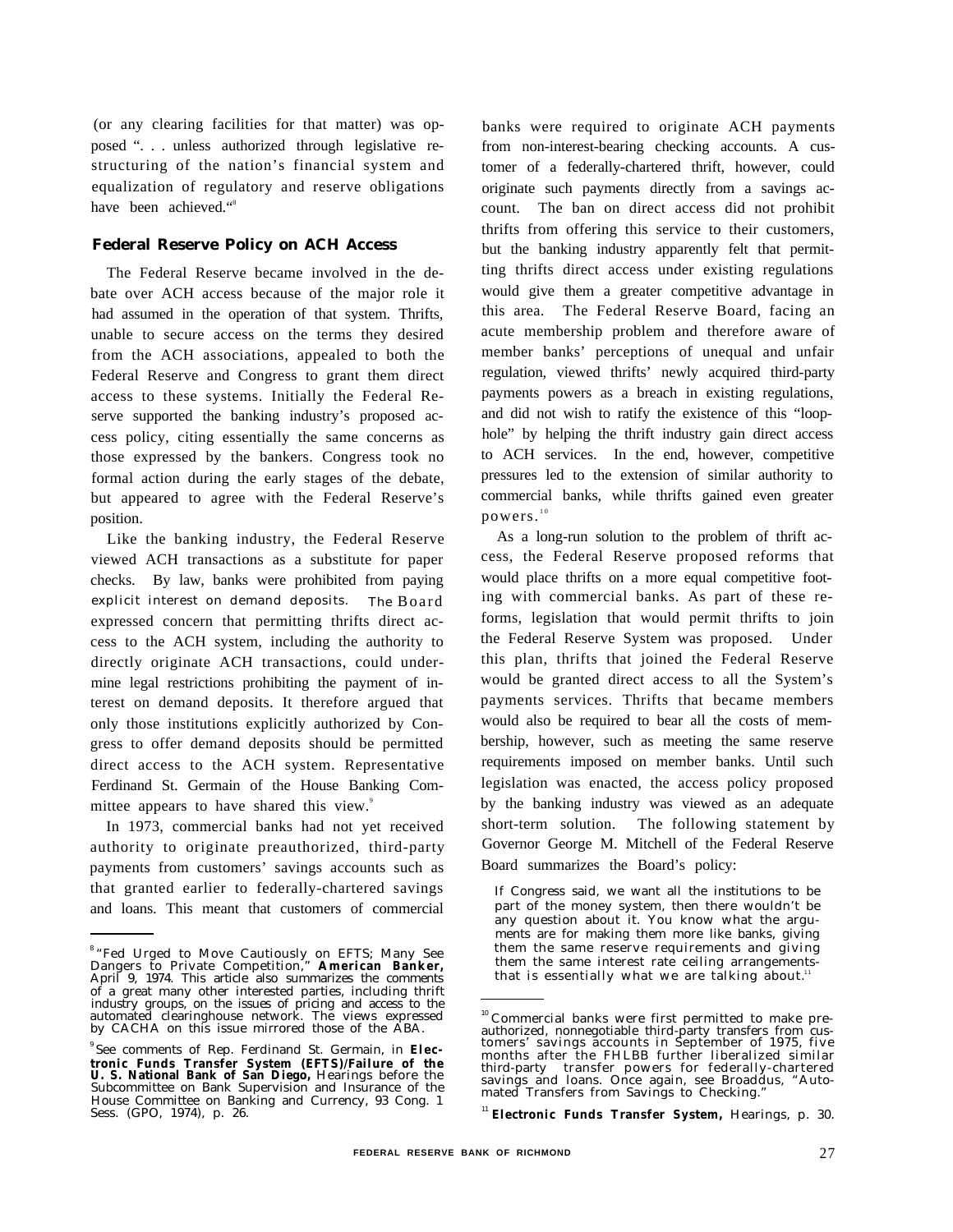The Federal Reserve's expanded membership proposals were also intended to provide a means of recovering the added costs of servicing thrifts under a policy of direct access. Giving thrifts access on the same terms as banks would require the Federal Reserve to bear the cost of servicing additional end points on its ACH system. Setting explicit fees for ACH services offered a means of recovering the added cost of servicing thrifts directly, but the thrift industry argued that any fees should be imposed uniformly on all institutions receiving ACH services. The increasing seriousness of the Federal Reserve's membership problem made the Board reluctant to charge its member banks for payments services.

It was widely acknowledged that the Federal Reserve's membership problem was due to the cost of the non-interest-bearing reserves member banks were required to hold. In contrast, nonmember banks and thrifts faced less stringent reserve requirements which could often be satisfied by holding certain interest-bearing bonds (most commonly, state or federal government bonds). Since the Federal Reserve was effectively prohibited from paying explicit interest on reserves, it offered payments services to its members at no explicit charge as a means of paying implicit interest. As inflation and interest rates rose throughout this period, however, the cost to banks of maintaining required reserves rose and banks began to withdraw from the System at an increasing rate. $12$ 

From the Federal Reserve's perspective, imposing explicit fees for payments services would amount to double-charging its members for services already paid for by holding required reserves. In addition to

being viewed as being unfair, it was feared that the adoption of such a pricing policy would further exacerbate the System's membership problem.<sup>13</sup>

Thrift industry groups, on the other hand, opposed the Federal Reserve's proposals for regulatory *re*form and expanded membership. Instead, these groups put forward proposals to impose equal access charges on both thrifts and commercial banks while opposing any reforms that would extend the same regulatory treatment faced by commercial banks to their own industry. $14$ 

To summarize, then, the Federal Reserve Board supported the banking industry's pass-through access proposals for thrifts until such time as those institutions received explicit authority from Congress to offer transactions accounts to the public. Any explicit extension of such authority to thrifts was expected to be accompanied by other regulatory reforms that would place thrifts and commercial banks on a more equal competitive footing. Additionally, the Federal Reserve proposed that thrifts be permitted to obtain membership in the System as a means of gaining direct access to its clearing network. The thrift industry, however, was more interested in gaining direct access to the ACH system than in regulatory reform, and vigorously opposed these proposals. Instead, industry representatives argued that thrifts should be granted immediate access on the same terms as commercial banks without' regard to the resolution of the regulatory issues that concerned both the banking industry and the Federal Reserve. The thrift industry subsequently received aid from the Antitrust Division of the U.S. Justice Department in arguing its case.

#### **Access Policy and Antitrust Law**

The Justice Department's Antitrust Division sided with the thrift industry in the debate over the issues of access and pricing, arguing that any access policy that treated thrifts differently from banks violated existing antitrust laws. This argument was based on an established Access Principle, which the Justice Department explained as follows :

<sup>&</sup>lt;sup>12</sup> During this period, the Federal Reserve repeatedly expressed concerns that the continuing withdrawal of its members would make it more difficult to conduct monetary policy. One notable concern in this respect was that diminished access to the Federal Reserve's discount window (which was then largely limited to member banks) might hamper the Fed's ability to deal effectively with a financial crisis. See, for example, "Statement by William E. Miller, Chairman, Board of Governors of the Federal Reserve System, before the Committee on Banking, Finance and Urban Affairs, House of Representa-tives, July 27, 1978," **Federal Reserve Bulletin** 6 4 (August 1978): 636-42. Other writers have stressed the potential loss of revenues earned from the non-interest-bearing reserves member banks were required to hold as the primary reason for concern over the membership problem. This latter view is adopted by Marvin Goodfriend and Monica Hargraves, "A Historical Assessment of the Rationales and Functions of Reserve Require-ments," Federal Reserve Bank of Richmond, **Economic Review** 69 (March/April 1983): 3-21.

<sup>&</sup>lt;sup>13</sup> See Statement of George W. Mitchell, Member of the Board of Governors of the Federal Reserve System, **Electronic Funds Transfer System.** Hearings, pp. l-11.

<sup>&</sup>lt;sup>14</sup> For a summary of the thrift industry's comments on the Federal Reserve Board's proposals see "Fed Urged to Move Cautiously on EFTS . . ."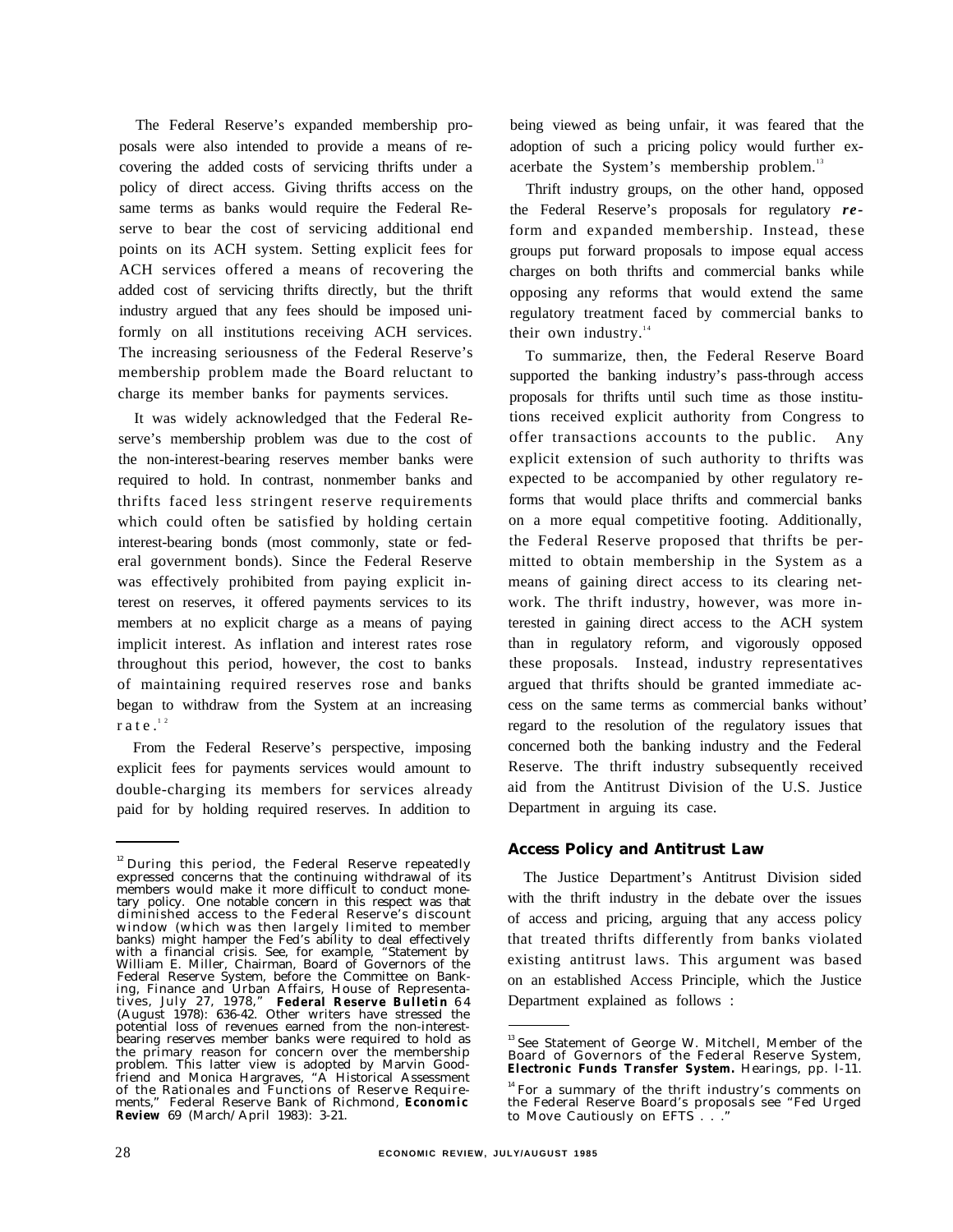Antitrust law requires that those who control an essential facility must grant access to it on reasonable and non-discriminatory terms to all competitors.

In the context of antitrust law, an "essential" facility is one that provides a significant competitive advantage to any market participants that have direct access to that facility. No alternatives to the Federal Reserve's ACH system existed at that time. Moreover, it was argued that because the Federal Reserve did not charge explicit fees for these services, no competing private sector alternative was likely to develop.<sup>16</sup>The Justice Department's view, therefore, was that the ACH system operated by the Federal Reserve was essential for purposes of antitrust law. On these grounds, it was argued that thrift institutions should be permitted direct access to ACH services on equal terms with commercial banks. Like thrift industry groups, the Justice Department favored the adoption of a system of nondiscriminatory fees for these services.

The Justice Department's position was apparently based on the premise that thrifts should be permitted to compete directly with commercial banks on equal terms. As has already been noted, however, the regulatory structure existing at that time intentionally discriminated between different types of financial institutions expressly to inhibit such competition. The Justice Department was aware of the fact that thrifts might enjoy certain competitive advantages as a result of these regulations, but argued that the existence of such advantages did not constitute sufficient grounds under antitrust law to deny thrifts direct access to an essential facility:

On the other hand, the fact that thrift institutions may enjoy other regulatory or legal advantages

does not justify a denial of equal access to an automated clearing facility; thus, in a recent antitrust case, the courts applied the bottleneck principle to the transmission system of an investor-owned electric company, despite the fact that the "competitors" gaining access were municipally owned electric systems who enjoyed various tax and other advantages. This decision was affirmed by the Supreme Court in February 1973.<sup>17</sup>

#### **The Resolution of the Access Policy Issue**

The controversy over ACH access policy was finally resolved by a pair of antitrust suits brought against the California and Rocky Mountain ACHs by the Justice Department in 1977. A more liberal access policy was instituted before then, however. The Federal Reserve had adopted a policy that encouraged the admission of thrifts into the ACH associations it serviced a year earlier (although none of these associations had adopted such a policy), and had also instituted the direct delivery of ACH items to thrifts.<sup>18</sup> In a related development, NYACH permitted full membership and access for thrifts from the time it was first organized in 1975.

In January of 1976, the Federal Reserve Board modified its access guidelines to accommodate thrifts that might become members of ACH associations that it serviced. The new guidelines stated that ACH deposits delivered to the Federal Reserve could ". . . originate from any account having thirdparty payment powers, e.g., savings, NOW, share draft accounts."<sup>19</sup> In contrast, earlier access guidelines had restricted authority to directly originate

<sup>&</sup>lt;sup>15</sup> Comments of the United States Department of Justice:<br>Proposed Amendment of Regulation J and Related Issues (May 14, 1974).

<sup>&</sup>lt;sup>16</sup> Earlier, the Federal Home Loan Bank of San Fran-<br>cisco had proposed to establish a separate ACH system for savings and loans. Both the Federal Reserve and the Justice Department objected to this proposal. The Federal Reserve's opposition stemmed from its view that there should be a single nationwide EFT network, oper-ated by the Federal Reserve. See "Mitchell Would Bar S&L Access to EFTS, Except Through Commercial **American Banker,** November 27, 1973. The Justice Department favored leaving the market for EFTS services to private sector competitors and so opposed any entry from government agencies. A letter from Thomas E. Kauper, Assistant Attorney General, Antitrust Division, to Garth Marston, Acting Chairman, Federal Home Loan Bank Board, 1975 explained the Justice Department's opposition to the proposed FHLB System.

<sup>&</sup>lt;sup>17</sup> Donald I. Baker, "Antitrust and Automated Banking," **The Banking Law Journal** 90 (September 1973): 703-18. Mr. Baker was Deputy Assistant Attorney General and Director of Policy Planning for the Antitrust Division when this article was prepared. He also participated in preparation of the Justice Department's comments to the Federal Reserve on the issue of access policy.

 $18$ <sup>18</sup>The direct delivery of ACH items to thrifts was instituted in 1975 as part of the Federal Reserve's "interim access guidelines." Under these guidelines, thrifts that received a sufficient number of ACH items and that were located along existing check courier routes could receive ACH items directly from the Federal Reserve. In addition, thrifts were-given permission to pick up items directly from local Federal Reserve processing centers. See Board of Governors of the Federal Reserve System, "Access to Federal Reserve Clearing and Settlement Facilities: Proposed Policy," **Federal Register** 4 0 (June 17, 1975): 25,641, and also Board of Governors of the Federal Reserve System, "Interim Guidelines for Direct Deposit of Federal Payments," **Federal Reserve Bulletin** 62 (January 1976): 66-67.

<sup>&</sup>lt;sup>19</sup> See Board of Governors of the Federal Reserve System, "Collection of Checks and Other Items by Federal Reserve Banks," **Federal Register** 41 (Janu-ary 21, 1976): 3,097-105.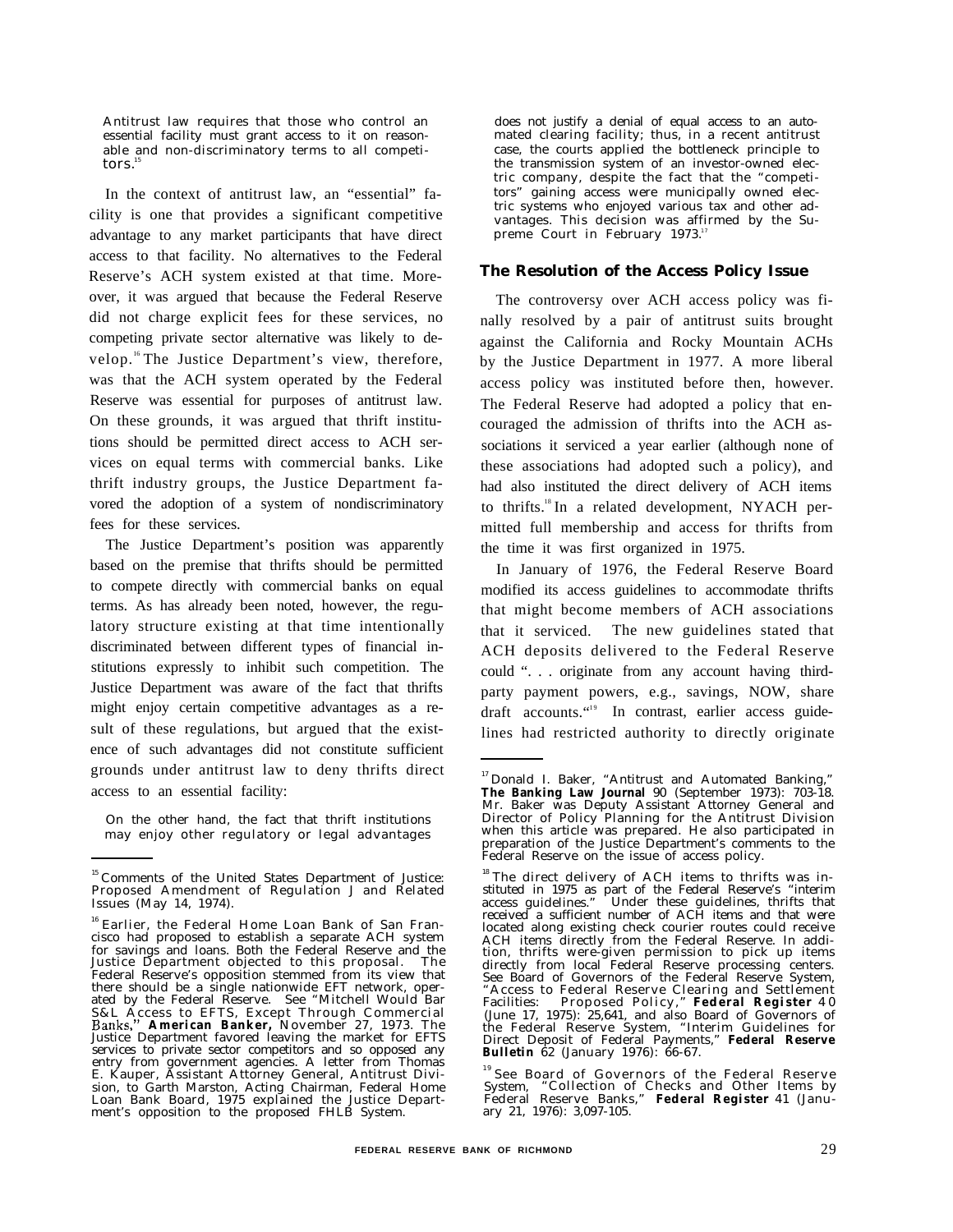ACH transactions to banks and other institutions ". . . legislatively authorized to maintain demand deposit accounts."<sup>20</sup> In addition, language included in the later guidelines appeared to encourage ACH associations to adopt more liberal membership policies.<sup>21</sup>

The ABA resisted attempts to liberalize ACH access policy, arguing, as before, that ACH associations should be permitted to determine access policy for themselves and that only institutions legally authorized to offer demand deposits should be permitted to originate ACH transactions<sup>22</sup> The right of access for thrift institutions was finally established through two antitrust suits filed by the Justice Department in 1977. The first of these suits was brought against the Rocky Mountain ACH. The second was against the California ACH. Both of these organizations obtained their services from the Federal Reserve. In both cases the Justice Department argued that heavy Federal Reserve subsidies of ACH services and the resulting absence of explicit prices for these services effectively created local monopolies in this area. These subsidies, it was argued, discouraged the emergence of a private sector competitor and so turned these ACHs into essential facilities. Therefore, the denial of direct access to thrifts placed those institutions at a competitive disadvantage with respect to commercial banks in violation of established antitrust laws. The Justice Department won both suits, and soon thereafter all ACH associations began to admit thrifts to membership.<sup>23</sup> These suits had no substantial effect on Federal Reserve policies, however, since the access

guidelines adopted the year before had made explicit arrangements for eventual thrift membership in ACH associations.

As a result of these suits, the Justice Department's position on the issues of pricing and access greatly influenced the provisions dealing with those issues finally included in the Monetary Control Act. As with many of the issues involving deregulation, the enactment of legislation dealing with such issues only served to ratify earlier developments in the marketplace.

# **III. ISSUES RELATED TO FEDERAL RESERVE PRICING POLICY**

Debate over Federal Reserve pricing policy first surfaced in the early 1970s as a result of two related sets of issues. The first concerned the competitive and antitrust implications of Federal Reserve pricing policy. The second set of issues arose as a result of the growing Federal Reserve membership problem and congressional concern over the expected cost of legislative proposals put forward to solve this problem.

Concern over the effects of Federal Reserve pricing policy on market competition arose as a result of its announcement of plans to develop and operate a comprehensive nationwide electronic funds transfer (EFT) network. Although Federal Reserve involvement in the development and operation of the ACH system was actively encouraged by a large segment of the banking industry, it also resulted in debate over the appropriate role of the Federal Reserve in the nation's payments system. The development of this new network was viewed by some as an entry into new markets by the Federal Reserve. Some bankers expressed concern that, unless the Federal Reserve began to price its services explicitly, private sector entry into these new markets would be preempted. Separately, thrift industry complaints regarding ACH access policy led to calls for the adoption of a nondiscriminatory pricing system.

The membership problem experienced by the Federal Reserve during this period made the Board of Governors hesitant to adopt such a policy, however. In the end, Congress combined pricing policy reform together with other measures designed to solve the Federal Reserve's membership problem in the final version of the Monetary Control Act.

<sup>&</sup>lt;sup>20</sup> Board of Governors of the Federal Reserve System, "Access to the Federal Reserve Clearing and Settlement Facilities."

<sup>&</sup>lt;sup>21</sup>This is reflected in the following passage: "In providing clearing and settlement servic for ACH associations, the Board anticipates that these services will be made reasonably available on a comparable basis to depository institutions having need for such services." Board of Governors of the Federal Reserve System, "Collection of Checks and Other Items by Federal Reserve Banks.

<sup>&</sup>lt;sup>22</sup> Letter, Willis W. Alexander, Executive Vice President, American Bankers Association to Theodore E. Allison, Secretary of the Board of Governors of the Federal Reserve System, March 19, 1976. This letter was published in **Federal Reserve Services,** Hearings before the Senate Committee on Banking, Housing, and Urban Affairs, 95 Cong. 1 Sess. (GPO, 1977), pp. 178-96.

<sup>&</sup>lt;sup>23</sup> A more detailed account of these suits is contained in Penny and Baker, **The Law of Electronic Fund Transfer Systems** at 19-25.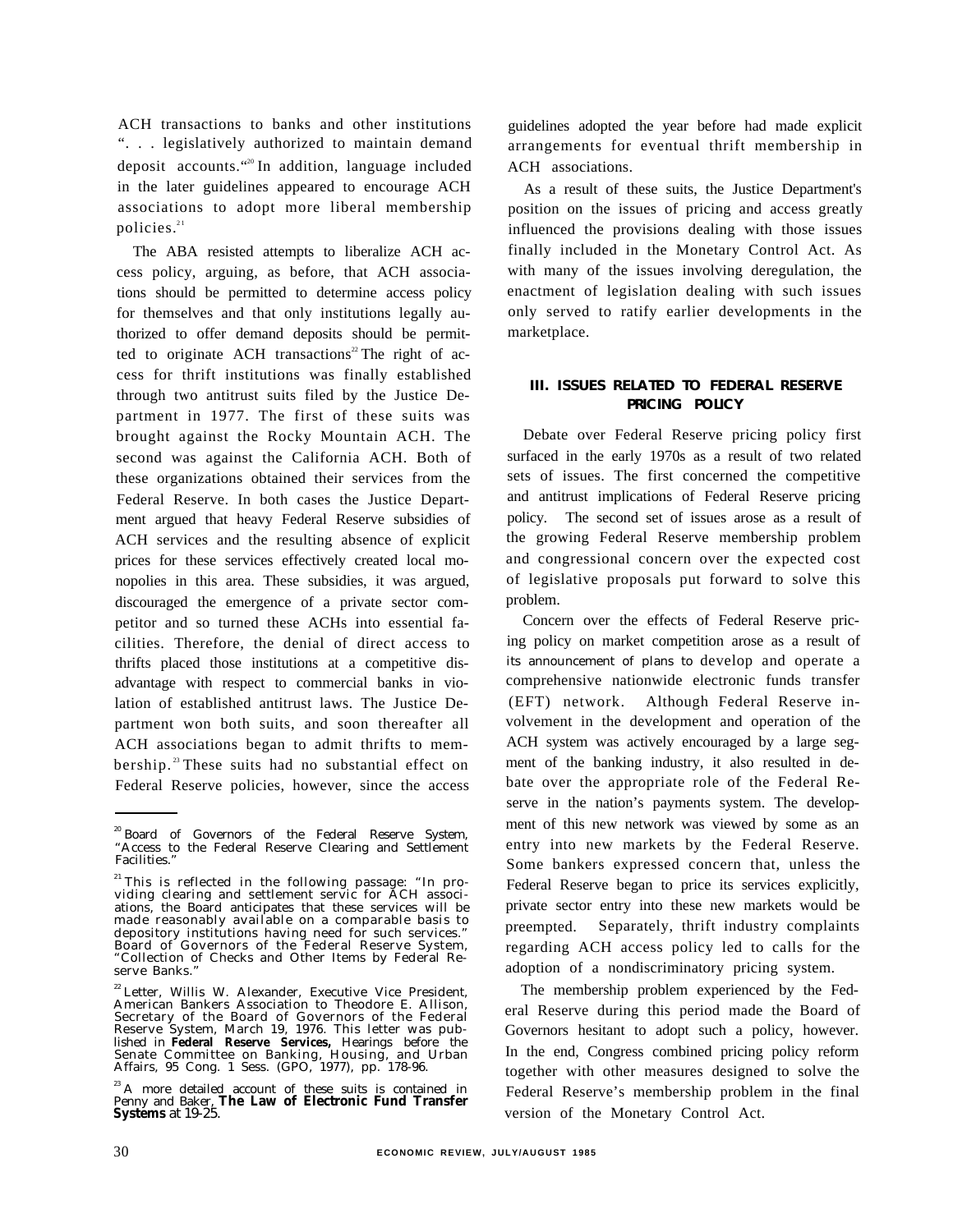#### **Pricing and Competition**

Soon after the Federal Reserve System was established, Reserve Banks made facilities available for the transfer of funds between member bank reserve accounts. Such transactions typically involved relatively large amounts and, like direct transactions between private correspondent banks, initially utilized either Western Union or Postal Telegraph facilities. In 1918, the Federal Reserve established its own Morse code system to provide for a more rapid and secure transfer of funds between banks. Since then, the system has been gradually updated. Fedwire, as it came to be called, became the primary facility for the transfer of funds in the federal funds market. In addition, commercial banks developed a number of private funds transfer networks that offered similar services.<sup>24</sup>

The Federal Reserve Act had authorized the Board to regulate transfers of funds among Reserve banks and to receive deposits from member banks. The Board interpreted this authority as providing the statutory basis for the operation of its own wire funds transfer network.<sup>25</sup> In 1972, soon after MAPS committee recommended the formation of a nationwide ACH network, the Federal Reserve announced its own plans to develop and operate an integrated nationwide EFT network.<sup>26</sup>The scope of this planned network was broader than that of the network then operated by the Federal Reserve in that it would provide facilities to process and transfer recurring ACHtype transactions in addition to the large-dollar types of transfers the Fed had offered throughout its history. There was also some discussion of using the Federal Reserve network for supporting a retail nationwide point-of-sale (POS) network.

There was a good deal of disagreement within the banking industry on the need for the Federal Reserve to expand its operations in the area of electronic payments systems. Many of the larger money center banks, which were also major correspondent banks, voiced concerns that the Federal Reserve's development of a nationwide EFT network could preempt all such private sector initiatives. The position finally adopted by the ABA appears to have been designed as a compromise between those bankers who favored the planned expansion of the Federal Reserve's EFT network and others interested in expanding their own profit-making operations. That compromise endorsed the Fed's involvement in the ACH system, but also advocated the adoption of ". . . a pricing system on a basis fully reflecting the costs which would be incurred by a private sector effort  $\ldots$ .  $\cdots$  for any new services it offered. This proposal was intended to protect private-sector incentives to offer competing services.

In addition to industry groups, the Justice Department also favored the adoption of a system of competitively-set prices for EFT services offered by the Fed. The Antitrust Division's comments to the Federal Reserve cited two principal reasons favoring the adoption of such a pricing system. The first of these reasons was connected with the issue of access policy. Here, it was noted that antitrust law required the adoption of a nondiscriminatory pricing system for essential services provided to competing firms on the grounds that: "A discriminatory pricing system can be as substantial a bar to competition as exclusionary ru1es."<sup>28</sup>Additionally, the Justice Department also expressed many of the same competitive concerns voiced by financial industry groups; that is, that private sector development of such systems might be discouraged if the Federal Reserve continued to offer these services at no explicit charge. To ensure against such an outcome, the Federal Reserve was urged to price its EFT services on the basis of fully allocated costs and '. . . including an appropriate allowance for capital costs."<sup>29</sup>It was argued further that such pricing concerns were tied to the issue of access because the presence of competing suppliers would lessen the likelihood that any one such supplier's services could become "essential."

<sup>&</sup>lt;sup>24</sup> A description of Fedwire and other privately operated<br>funds transfer networks is presented in David Mengle, "Daylight Overdrafts and Payments System Risks," Federal Reserve Bank of Richmond, **Economic Review** 71 (May/June 1985): 14-27.

<sup>&</sup>lt;sup>25</sup> See "Federal Reserve Operations in Payment Mechanisms: A Summary," **Federal Reserve Bulletin** 62 (June 1976) : 481-89.

<sup>26</sup>"Evolution of the Payments Mechanism," **Federal Reserve Bulletin** 58 (December 1972) : 1009-12.

 $27$  See "Fed Urged to Move Cautiously on EFTS . . ."

<sup>&</sup>lt;sup>28</sup> Comments of the United States Department of Justice, Proposed Amendment of Regulation J and Related Issues, p. 27.

 $^{29}$  Ibid., p. 28.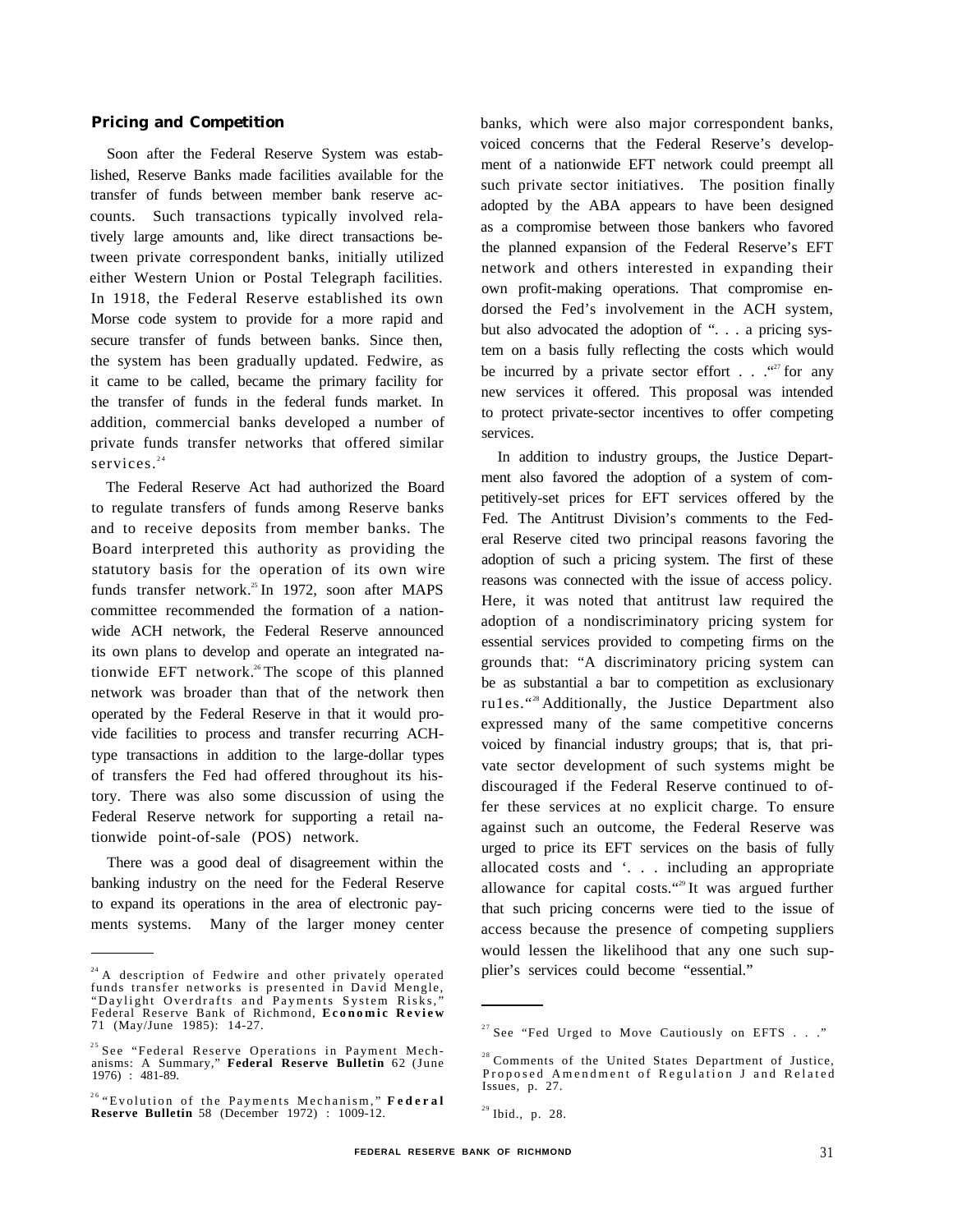#### **Pricing Policy and the Membership Problem**

In response to these events the Federal Reserve Board announced its intent to establish a price schedule for its check-clearing and ACH services in January 1976, together with its liberalized access proposals. However, the Board continued to be concerned about the impact the adoption of such a pricing system might have on its worsening membership problem and so was careful to explain that: "In developing the pricing schedule, consideration would be given to the burden of required reserves maintained by member banks."<sup>30</sup> No timetable for the implementation of this pricing system was given, and in the end such a pricing system was adopted only after passage of the Monetary Control Act and the resolution of the membership problem.

Serious consideration of the pricing issue emerged in Congress in 1977 as part of the debate over legislation intended to alleviate the Federal Reserve's membership problem. Congressional attention initially centered on the costs of providing these services and the resulting loss of revenue to the Treasury, however, rather than the competitive and antitrust problems that concerned industry groups.

### **Legislation on Pricing**

The Federal Reserve had long proposed the institution of universal reserve requirements as a means of solving its membership problem. However, such measures proved to be very unpopular among nonmember institutions who lobbied vigorously against them. As a result, legislation granting the Federal Reserve the authority to pay explicit interest on member bank reserves came under consideration. Provisions extending such authority were included in Senate bill S.1664, which was submitted by the Carter administration in the spring of 1977. It contained two main provisions. First, it permitted all depository institutions nationwide to offer NOW accounts to consumers and imposed uniform reserve requirements on those accounts. Second, the bill granted the Federal Reserve permission to begin paying interest on reserves. The bill also contained language explicitly authorizing the Federal Reserve to provide payments services to all depository institutions that offered NOW accounts.

Senate bill S.1664 was never enacted, largely because of the anticipated cost of the interest payments it would have permitted. These concerns were noted by Senator Proxmire in the course of the hearings held to consider the bill:

Frankly, I am troubled about. the proposal to permit the Federal Reserve to pay up to \$600 million a year to the Nation's larger banks in the form of interest on reserve balances . . . . Moreover, the legislation fails to direct the Fed to begin charging for the services currently valued at \$300 million, which it provides free of charge to member banks.<sup>31</sup>

It was widely understood that the services the Federal Reserve supplied to its member banks served as a means of paying implicit interest on required reserves. Both the Treasury and Congress therefore appeared to expect that the extension of this authority would be accompanied by the institution of a pricing system by the Federal Reserve.<sup>32</sup> However, the Board was hesitant to commit itself to an exact date for the release of a proposed fee schedule or to set a specific timetable for the enactment of a general pricing policy before final action was taken to resolve the membership problem.<sup>33</sup>

In addition to dealing with the Federal Reserve's membership problem, the Justice Department's antitrust suits, which were successfully concluded at about the same time, put pressure on Congress to act on the problem of access policy. Members of Congress were very aware that over half the Federal Reserve's operating budget was devoted to the provision of payments services, and the prospect of further requests for these services by nonmember institutions promised to place further demands on that budget. Soon after the hearings on S.1664 were held, Senator Proxmire organized a separate set of oversight hearings to review the role of the Federal Reserve in the payments system and the issue of pricing those services.<sup>34</sup>

In the course of these hearings, many representatives of the banking industry were asked for their views on pricing and the appropriate role of the

<sup>34</sup>**Federal Reserve Services,** Hearings Before the Senate Committee on Banking, Housing, and Urban Affairs.

<sup>&</sup>lt;sup>30</sup> Board of Governors, "Collection of Checks and Other Items by Federal Reserve Banks," p. 3,098.

<sup>&</sup>lt;sup>31</sup> Opening Statement of Senator Proxmire, in **NOW**<br>Accounts, Federal Reserve Membership and Related **Issues,** Hearings before the Subcommittee on Financial Institutions of the Senate Committee on Banking, Housing, and Urban Affairs, 95 Cong., 1 Sess. (GPO, 1977), p. 3.

<sup>&</sup>lt;sup>32</sup> See, for example, Statement of W. Michael Blumen-<br>thal, Secretary of the Treasury, in **NOW Accounts, Federal Reserve Membership and Related Issues,** pp.

<sup>&</sup>lt;sup>33</sup> See, for example, Statement of Arthur F. Burns, Chairman of the Board of Governors of the Federal Reserve System, in **NOW Accounts, Federal Reserve Membership and Related Issues,** pp. 26-59, especially p. 58.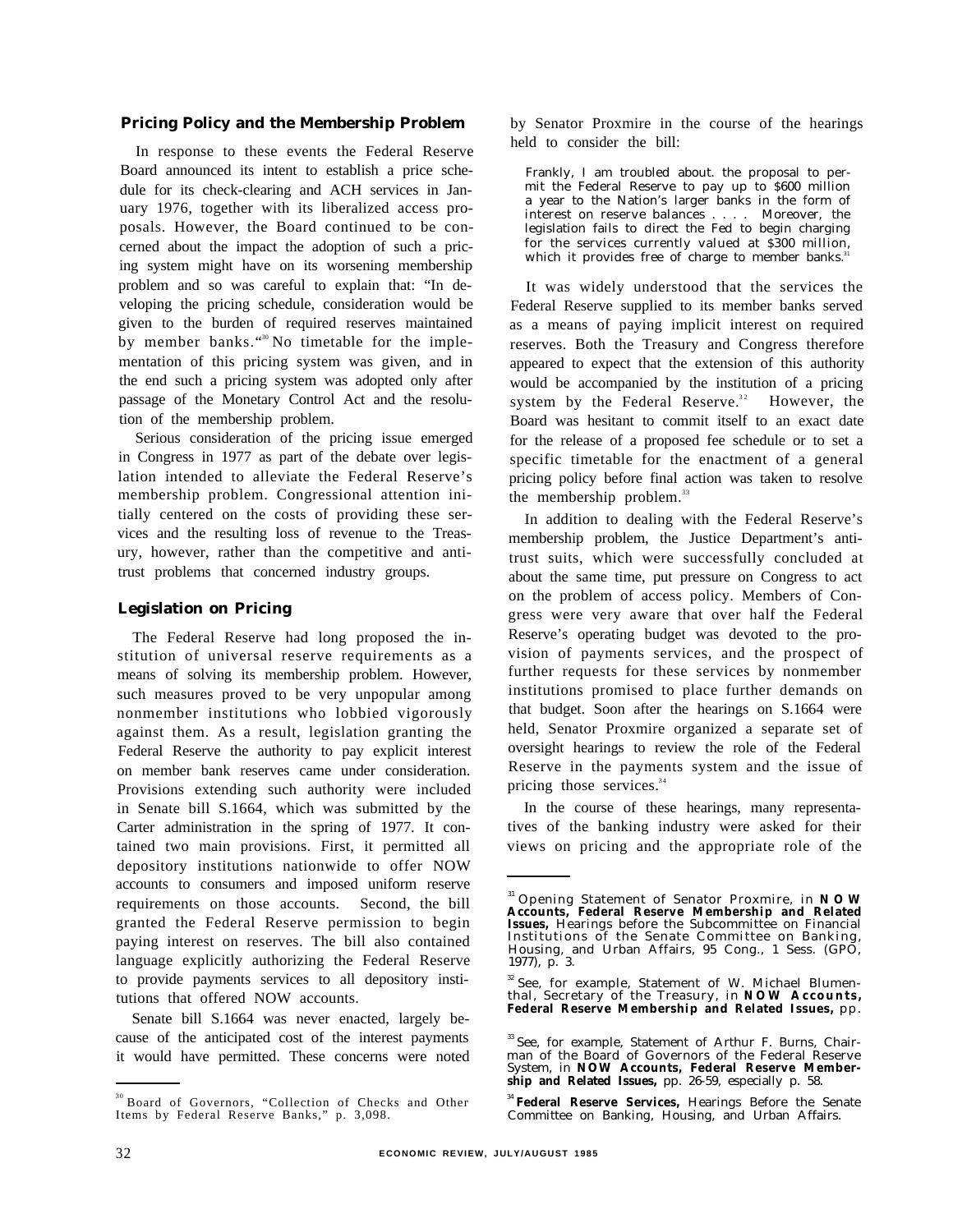Federal Reserve in the payments system. Representatives of major correspondent banks and other potential competitors favored a greatly reduced operational presence for the Federal Reserve. Others who testified, however, including representatives from a number of smaller banks as well as thrift industry and credit union groups, supported the maintenance of the Federal Reserve's broad operational role in the payments system. While there appeared to be no consensus on the exact services the Federal Reserve should be permitted to offer, there was universal agreement among market participants on the subject of pricing. It was widely acknowledged that private sector incentives to offer competing services should be protected and that this was best done by having the Federal Reserve adopt a pricing policy that would foster such competition.

Pricing was also favored as a means of promoting economic efficiency in the provision of payments services. In the absence of pricing, financial institutions that received Federal Reserve services had little incentive to conserve their use of such services or to encourage the use of the potentially more efficient emerging EFT services as a substitute for paper checks. However, while these latter economic arguments were recognized and discussed briefly during the oversight hearings, it was clear that the other related issues, those concerning the ultimate cost to the Treasury of the Fed's payments operations and the problem of fostering private-sector competition, dominated congressional attention. All future legislative proposals dealing with the Federal Reserve's membership problem would also address the issues of pricing and competition.

A year later, in May of 1978, Representative Stanton of Ohio introduced another bill, H.R. 12706, to permit the Federal Reserve to pay interest on reserves. The Stanton bill differed from earlier legislative proposals in that it also contained language explicitly requiring the Federal Reserve to set prices for all its payments services:

. . . established on the basis of all direct and indirect costs actually incurred in providing the services priced, including overhead, and an allocation of imputed costs that take into account the taxes that would have been paid and the return on capital that would have been provided had the payment services been furnished by a private business firm.35

The bill explicitly authorized the Federal Reserve to continue offering its existing line of payments services and also permitted it to offer new payments services, ". . . including but not limited to payment services that effectuate the wire transfer of funds."<sup>36</sup> Any new services offered by the Federal Reserve were also required to be explicitly priced according to the requirements set forth in the act. The bill also addressed the access policy issue. Provisions contained in that legislative proposal required the Federal Reserve to make its payments services available to all depository institutions on the same terms. $37$ Separately, an amendment proposed by Representative Reuss (then Chairman of the House Banking Committee) would have limited the gross amount of interest the Federal Reserve would be permitted to pay out to the total of the profits it earned from its payments services plus any profits earned on loans made through the discount window.<sup>38</sup> H.R. 12706 was not passed.

In the end, the House Banking Committee reported out a new bill, H.R. 14072, that dropped provisions authorizing the payment of interest on reserves and instead imposed universal reserve requirements on all commercial banks. The pricing provisions of the Stanton bill were carried over substantially intact, but included a number of new provisions giving the Federal Reserve somewhat more flexibility in setting its prices. As before, the Federal Reserve would be required to set its prices sufficient to recover all its costs, including an allowance for costs that would be incurred by a private sector competitor, but new language permitted these costs to be recovered "over the long run. $439}$  Additional changes permitted the Federal Reserve to depart from these strict cost

<sup>&</sup>lt;sup>35</sup> Federal Reserve Membership Act of 1978, H.R.12706, in **Monetary Control and the Membership Problem,** Hearings before the House Committee on Banking, Finance and Urban Affairs, 95 Cong. 2 Sess. (GPO, 1978), pp. 13-17.

 $^{\rm 36}$  Ibid.

<sup>&</sup>lt;sup>37</sup> Of course, legal provisions such as this one, which require the adoption of nondiscriminatory access and pricing policies, do not necessarily require that all purchasers be charged the same price under all conditions. Price discrimination arises when price differentials charged to different purchasers are unrelated to underlying differences in the cost of supply. Thus, the Federal Reserve can charge institutions that are more costly to service (because they are remotely situated, for example) a high-er price than it charges other institutions without violating the requirements of the Monetary Control Act. For a more detailed discussion of price discrimination, see F. M. Scherer, **Industrial Market Structure and Economic Performance** 2nd ed. (Houghton Mifflin Company, 1980), chap. 21.

<sup>&</sup>lt;sup>38</sup> See Opening Statement of Chairman Henry S. Reuss, House Committee on Banking, Finance and Urban Affairs, **Monetary Control and the Membership Problem,** Hearings, pp. 34-53.

<sup>39</sup>Federal Reserve Act Amendments of 1978, H.R. 14072, ibid, pp. 509-22.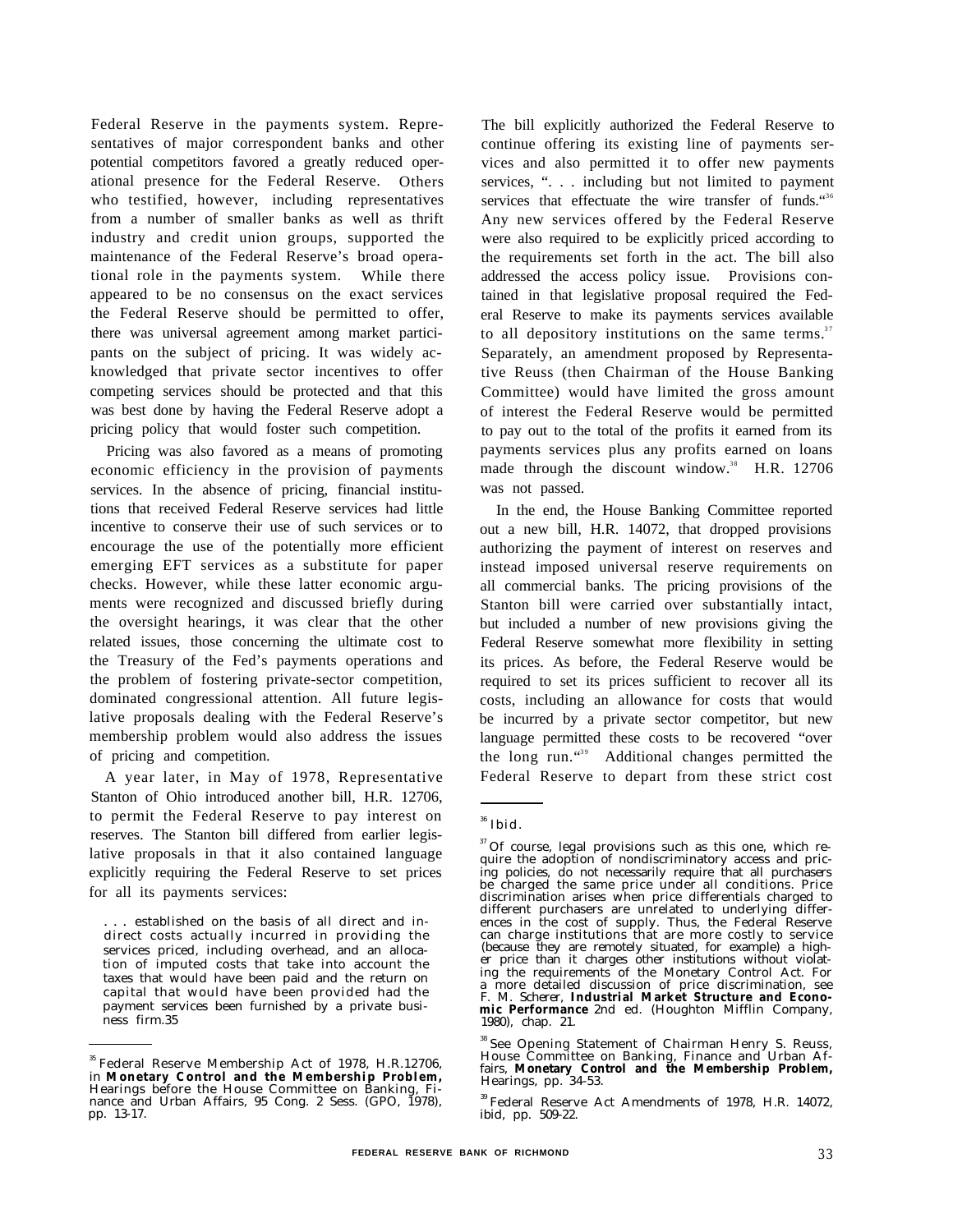recovery requirements when it was deemed to be in the public interest to do so.

This same language was later included in H.R. 7, The Monetary Control Act of 1979, which passed in the House of Representatives the following year. After a joint committee meeting, this bill was combined with a bill passed in the Senate to form the Depository Institutions Deregulation and Monetary Control Act of 1980. The final version of the bill contained only minor changes in the language dealing with the pricing of Federal Reserve services. $40$ 

## **IV. SUMMARY AND CONCLUSIONS**

The Monetary Control Act radically changed the terms governing the Federal Reserve's participation in the operation of the nation's payment system. This change was brought about because of a number of related developments arising in the decade before the act was passed that caused Congress to reevaluate the Federal Reserve's role in the payments system.

First, the Federal Reserve's involvement in the development and operation of automated clearinghouses, while encouraged by a large segment of the banking industry, also raised questions concerning which services the Fed should provide for the banking industry. A number of market participants, notably the larger money center banks and private clearinghouses, viewed this action as an expansion by the Federal Reserve into new markets. These latter groups voiced concerns that a large-scale expansion of Federal Reserve service offerings could preempt private sector initiatives, and lobbied to have the Fed's activities in this area limited.

Separately, the deregulation of the thrift industry that began in 1970 resulted in the request for direct access to ACH services. Since ACH technology was new, no real alternatives to the ACH network operated by the Federal Reserve were available. The banking industry determined the conditions of access to this network, however, and this group set the enactment of legislation that would eliminate many of the regulatory advantages then enjoyed by the thrift industry as a condition of direct access. Since the Federal Reserve had a major role in operating this system, ACH access became tied to the broader issue of Federal Reserve access policy.

The Justice Department supported the thrift industry's request for direct access, arguing that antitrust law required equal access be granted to all competitors. In 1977, the Justice Department secured access for thrifts by successfully arguing that direct access to ACH services was "essential" for purposes of antitrust law.

These developments posed problems that were not anticipated when the Federal Reserve Act was originally enacted. Before thrifts began to offer thirdparty payments services commercial banks were the only institutions requiring access to clearing facilities such as those operated by the Federal Reserve, and any bank desiring direct access to the Federal Reserve's services always had the option of becoming a member of the System. Membership in the Federal Reserve, however, meant bearing the costs associated with the System's reserve requirements. The thrift industry therefore opposed access conditioned on some form of Federal Reserve membership. The ruling subsequently obtained by the Justice Department granted thrifts access to ACH services without imposing the costs of membership.

At this time the Federal Reserve was already experiencing an acute membership problem because of the relatively stringent reserve requirements imposed on its member banks. Since the Fed was effectively prohibited from paying explicit interest on these reserves, its payments services served as a means of paying implicit interest. Therefore, the adoption of a nondiscriminatory price schedule, as the Justice Department argued was necessary under antitrust law, threatened to further exacerbate the Federal Reserve's membership problem.

With these problems in mind, it is easy to understand why legislative provisions addressing the issues of access and pricing were included as part of a larger package of reforms intended to alleviate the Federal Reserve's membership problem. The Monetary Control Act lowered reserve requirements for member banks and extended these same reserve requirements to all depository institutions offering transactions accounts, thus eliminating the previous discriminatory treatment of member banks. By itself, lowering average reserve requirements for member banks could be expected to result in a reduction of the revenues the Federal Reserve earned on these noninterest-bearing reserves and subsequently paid to the Treasury. Extending these new reserve requirements to nonmember depository institutions, however, mitigated this revenue loss. Nevertheless, on net, the lower average reserve requirements autho-

<sup>40</sup>See Raymond Natter, "Legislative Intent Regarding Pricing of Services by the Federal Reserve Board," in **Federal Reserve Competition with the Private Sector in Check Clearing and Other Services,** H.R. Rept. No. 98- 676, 98 Cong. 2 Sess. (GPO, 1984), pp. 81-91.